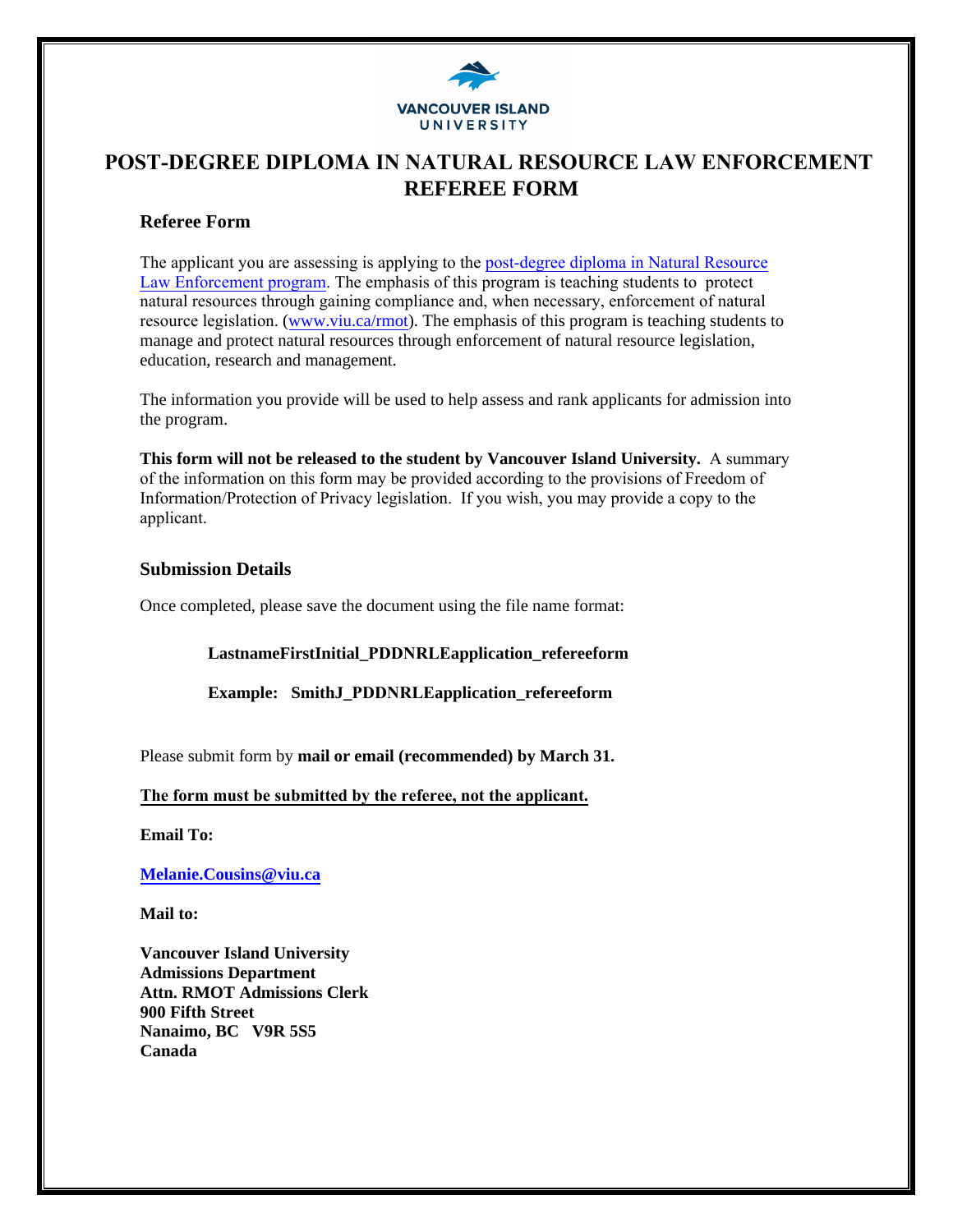| Your relationship to applicant |                                                                                                                                                                                                                                                                                                |
|--------------------------------|------------------------------------------------------------------------------------------------------------------------------------------------------------------------------------------------------------------------------------------------------------------------------------------------|
|                                | Officer enforcing natural resource law                                                                                                                                                                                                                                                         |
|                                | College or University Professor or Instructor                                                                                                                                                                                                                                                  |
|                                | Employer or former employer                                                                                                                                                                                                                                                                    |
|                                | Other (please indicate relationship):                                                                                                                                                                                                                                                          |
| on employee evaluations?)      | Please indicate how long you have known the applicant and outline the types of situations<br>on which you are able to base your assessment (e.g. if you taught the applicant in high school,<br>which classes? If an employer, did you work directly with the applicant or is assessment based |
|                                |                                                                                                                                                                                                                                                                                                |
|                                |                                                                                                                                                                                                                                                                                                |
|                                |                                                                                                                                                                                                                                                                                                |
|                                |                                                                                                                                                                                                                                                                                                |
|                                |                                                                                                                                                                                                                                                                                                |
|                                |                                                                                                                                                                                                                                                                                                |
|                                |                                                                                                                                                                                                                                                                                                |
|                                |                                                                                                                                                                                                                                                                                                |
|                                |                                                                                                                                                                                                                                                                                                |
|                                |                                                                                                                                                                                                                                                                                                |
|                                |                                                                                                                                                                                                                                                                                                |
|                                |                                                                                                                                                                                                                                                                                                |
|                                |                                                                                                                                                                                                                                                                                                |
|                                |                                                                                                                                                                                                                                                                                                |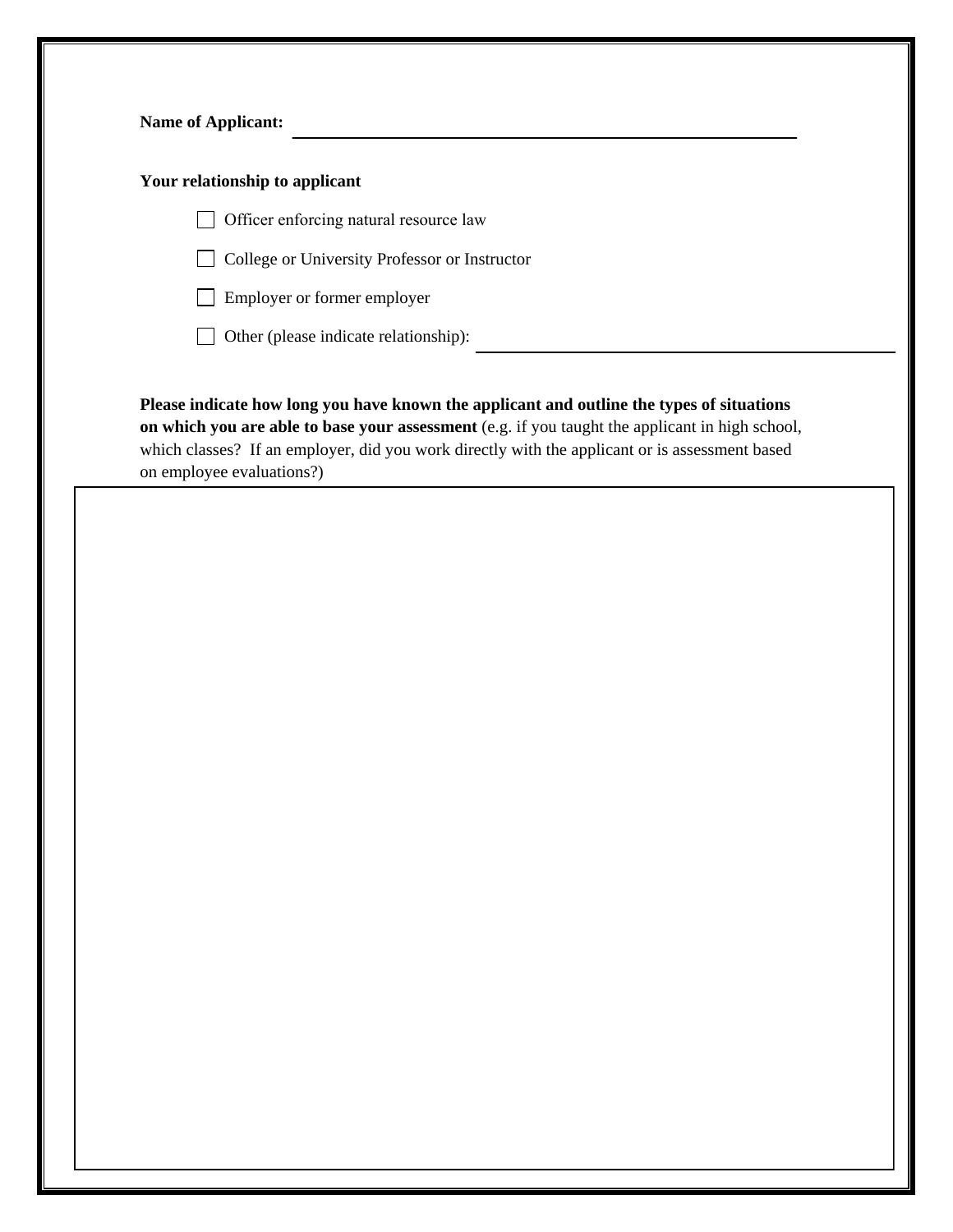## **Please check the appropriate box below that applies to each attribute.**

|                                                                       | <b>Rating</b> |                |     |                                  |
|-----------------------------------------------------------------------|---------------|----------------|-----|----------------------------------|
|                                                                       | <b>High</b>   | <b>Average</b> | Low | No basis for<br><b>Judgement</b> |
| Academic preparedness for<br>post-degree diploma                      |               |                |     |                                  |
| Oral communication skills                                             |               |                |     |                                  |
| Written communication skills                                          |               |                |     |                                  |
| Creativity & capacity for<br>independent thinking                     |               |                |     |                                  |
| Reliability & work ethic                                              |               |                |     |                                  |
| Initiative & seriousness<br>of purpose                                |               |                |     |                                  |
| Capacity for team work                                                |               |                |     |                                  |
| Suitability for a career<br>related to natural<br>resource protection |               |                |     |                                  |
| Overall rating                                                        |               |                |     |                                  |